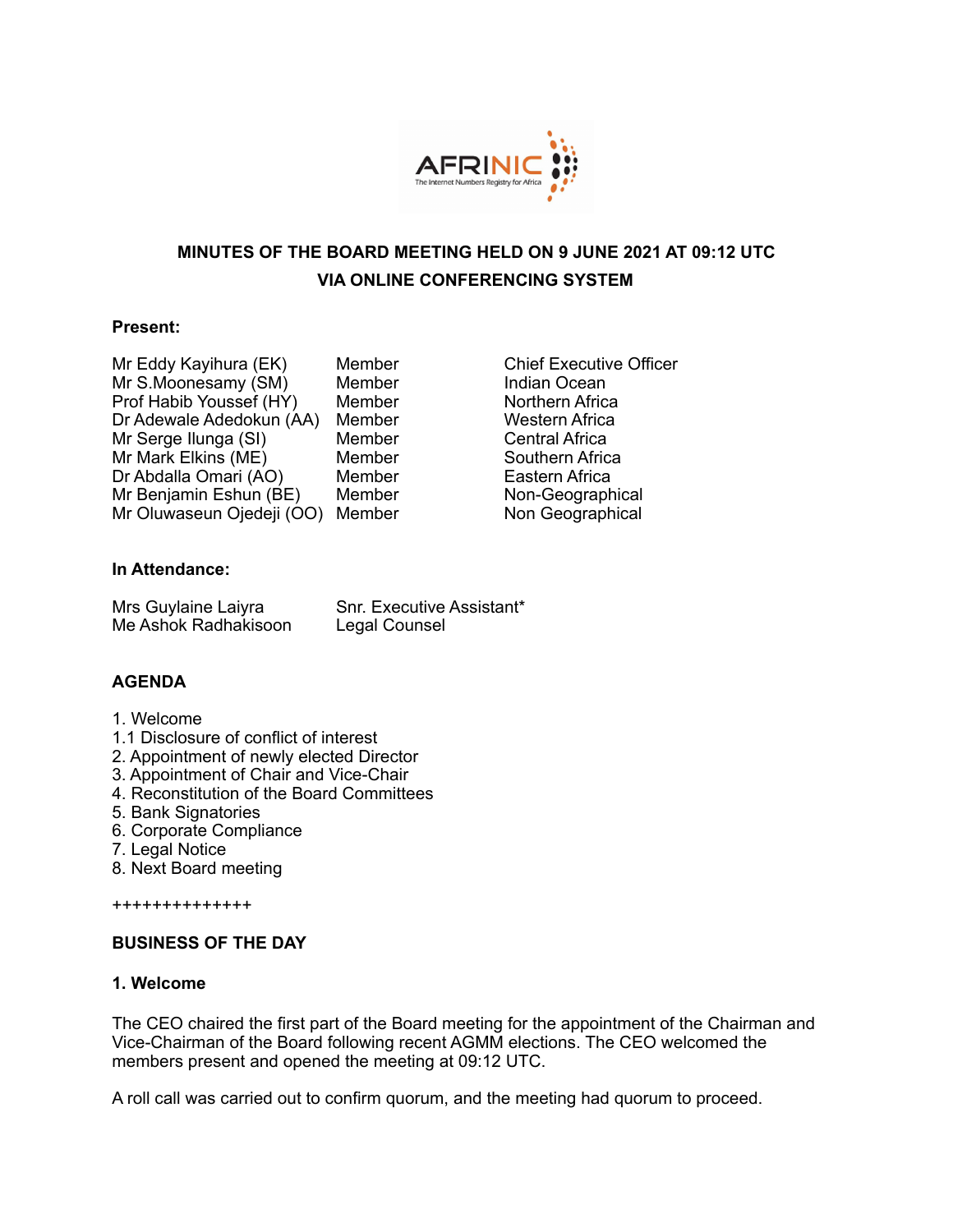The Agenda was adopted as circulated. Proposed BE and Seconded AO.

### **1.1 Disclosure of conflict of interest**

There was no declaration of conflict of interest.

### **2. Appointment of newly elected Director**

The Board resolved to appoint the new elected Director during the virtual AGMM2021 as Directors of the company.

#### **Resolution 202106.613**

WHEREAS the Board election were held during the virtual AGMM on the 4 June 2021; WHEREAS Mr Mark James Elkins was elected to the Board of AFRINIC for a 3-year term: WHEREAS Mr Vika Mpisane's term to the Board ended on the day of the AGMM; RESOLVED to remove Mr Vika Mpisane from the List of Directors and Members at the Registrar of Companies of Mauritius with immediate effect; RESOLVED to add Mr Mark James Elkins to the list of Directors and Members at the Registrar of Companies of Mauritius with immediate effect.

Proposed BE. Seconded AO. No objection. Resolution passed unanimously.

### **3. Appointment of Chair and Vice-Chair**

#### **3.1 Chair**

The CEO called for nominations for the position of Chairman.

HY nominated SM. Seconded BE. SM accepted the nomination.

There was no further nomination for the position of Chairman. No objection.

Mr Subramanian Moonesamy was elected as Chairman of the AFRINIC Board.

#### **3.2 Vice-Chair**

The CEO called for nominations for the position of Vice-Chairman.

AO nominated HY. Seconded BE. HY accepted the nomination. No objection.

Prof Habib Youssef was elected as Vice-Chairman of the AFRINIC Board.

The CEO handed over the meeting to the newly elected Chair (SM) at 09:25 UTC. Both the Chair and Vice-Chair expressed their gratitude to the Board members for appointment to their respective roles.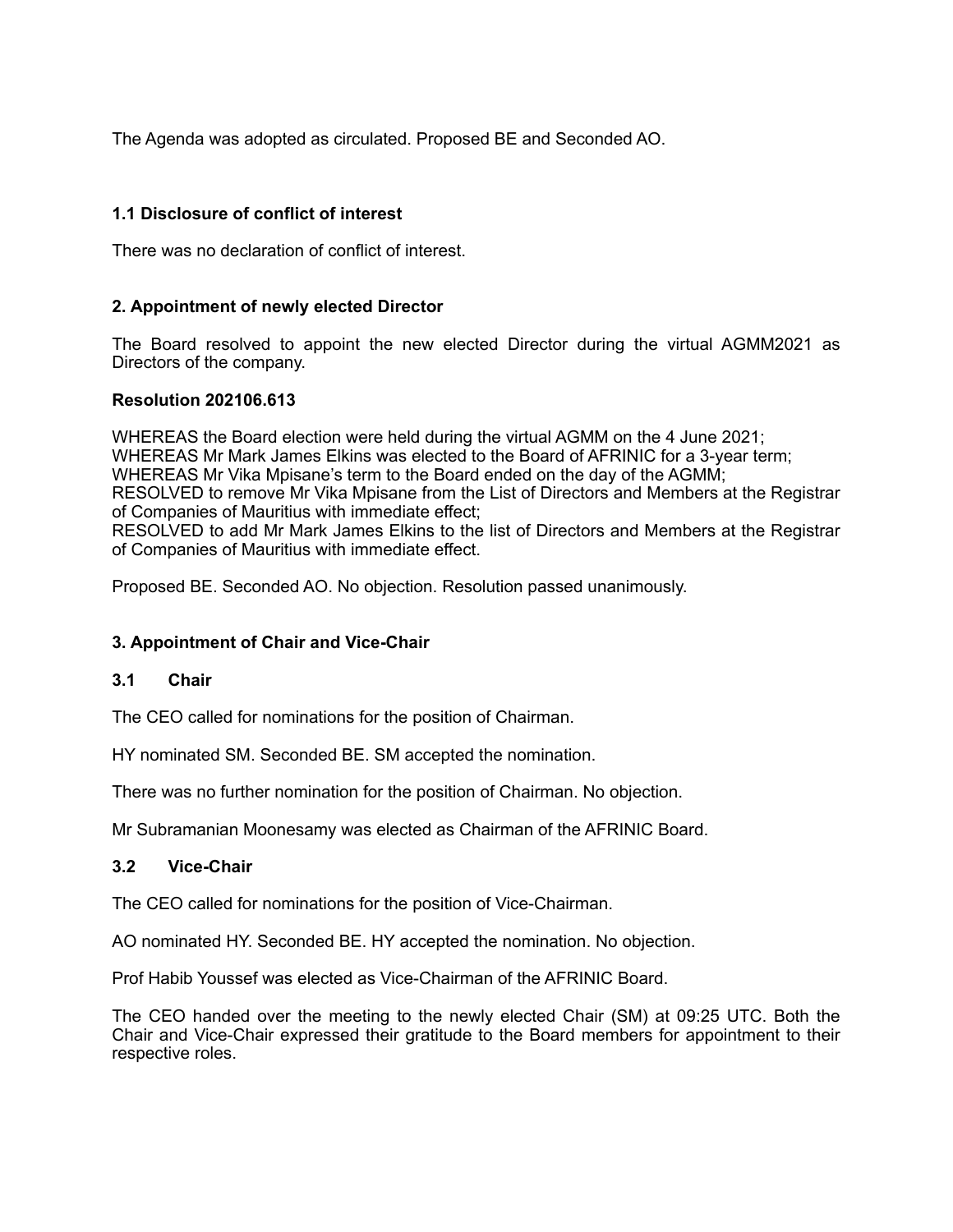#### **Resolution 202106.614**

WHEREAS the Board selected Mr Subramanian Moonesamy as Chairman and Prof Habib Youssef as Vice-Chairman of African Network Information Centre (AfriNIC ) Ltd.

RESOLVED to appoint Mr Subramanian Moonesamy as Chairman and Prof Habib Youssef as Vice Chairman until the first board meeting after the Annual General Members' Meeting 2022.

Proposed ME. Seconded SI. Resolution passed unanimously.

#### **4. Reconstitution of the Board Committees**

The Board reconstituted the Standing Committees as follows;

#### **Resolution 202106.615**

WHEREAS there is a need to reconstitute the Board Standing Committees; RESOLVED that the Committees are reconstituted as follows:

Audit Committee: Serge Ilunga, , Benjamin Eshun, Mark Elkins Finance Committee: Abdalla Omari, Adewale Adedokun, CEO Remuneration Committee: Prof Habib Youssef, Mark Elkins, Oluwaseun Ojedeji

Proposed HY. Seconded OO. Resolution passed unanimously.

**Action Item 202106.01:** The Committees are to review their respective ToRs and submit to the Board by end of June 2021.

#### **5. Bank Signatories**

The Board took note of the written resolution template for the change of bank signatories. The Board reviewed the document in line with Section 23.6 of the Bylaws and the usual corporate practice.

The CEO explained that the Management signed all operational expenditures and a Board Member is required to sign for Fixed Deposits' accounts. The practice at AFRINIC is for the CEO and one Director to sign for payment on behalf of the company, and in the absence of the CEO, then two Directors mandated by the Board can sign or a Board Member. The practice has been used for years and no issues raised by the auditors to the effect that it is not in line with Section 23.5 & 23.6 of the Bylaws.

The Legal Counsel advised that if the Board wants to change the adopted practice, an amendment to the Bylaws shall be required to amend Section 23.5 & 23.6.

The Chair proposed to defer the agenda to the next Board meeting under review of the delegation of authority.

**Action Item 202106.02:** The Finance Committee to review the delegation of authority and Bank signatories; and report to the Board by end of June 2021.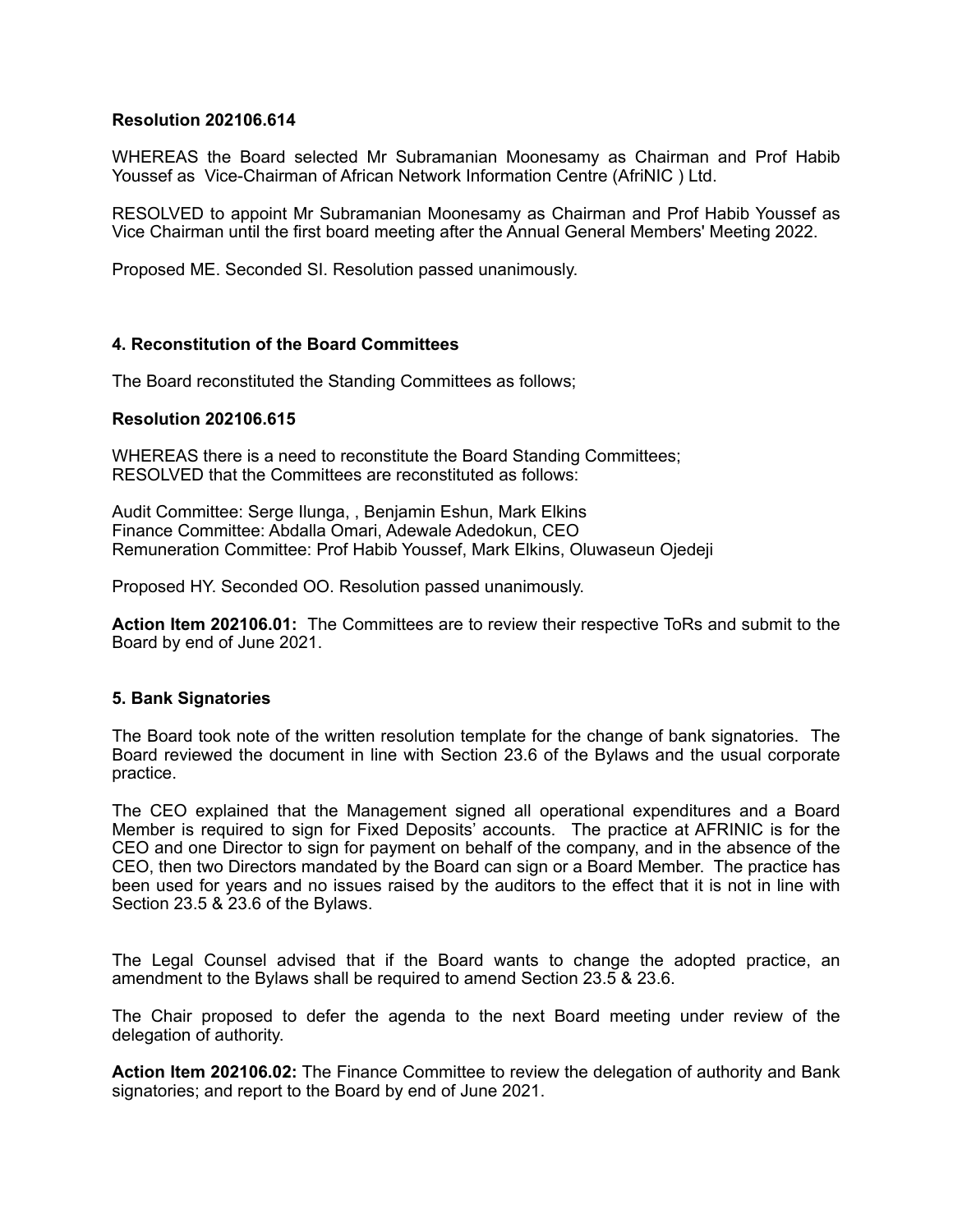#### **6. Corporate Compliance**

#### **6.1 Update on KYC**

The Board took note of the board paper on the status of the KYC with the Mauritius Commercial Bank Limited. A meeting was held with the Accounts Manager to voice out concerns and the matter to be resolved the soonest possible.

**Action Item 202106.02:** The Finance Committee to review the delegation of authority and Bank signatories; and report to the Board by end of June 2021.

#### **6.2 Executive Services Limited**

The Board took note of the letter that was received from the Registrar of Companies (ROC) via the Company Secretary (Executive Services Limited). The ROC required the company to appoint individuals as the representatives of the Executive Services Ltd instead of the firm only; individuals that the ROC can contact for information on the company.

#### **Resolution 202106.617**

#### It is **RESOLVED:**

**THAT** any one of the following representatives of Executive Services Ltd, namely, Mr. Christian ANGSEESING, Mr. Didier ANGSEESING and Ms. Nathalie DESCELLES-POCHÉ be authorised to provide upon request by any competent authority all basic information and beneficial ownership information of the Company pursuant to Section 190 (6) (a) of the Companies Act 2001.

#### **COUNTERPARTS**

It is RESOLVED THAT this document may be executed in counterparts, each of which when so executed shall be deemed an original and all of which taken together shall constitute one and the same instrument.

Proposed EK. Seconded OO. Resolution passed unanimously.

**Action Item 202106.03:** The CEO to provide a compliance report to the Board on the letter received from the Registrar of Companies / company Secretary by end of June.

#### **7. Legal Notice**

The Board took note of the latest legal notice received from Cloud Innovation before the AGMM and the response drafted by the Legal Team.

#### **8.0 Next Board Meeting**

The next Board meeting is scheduled for Wednesday 7th July 2021 at 09:00 UTC